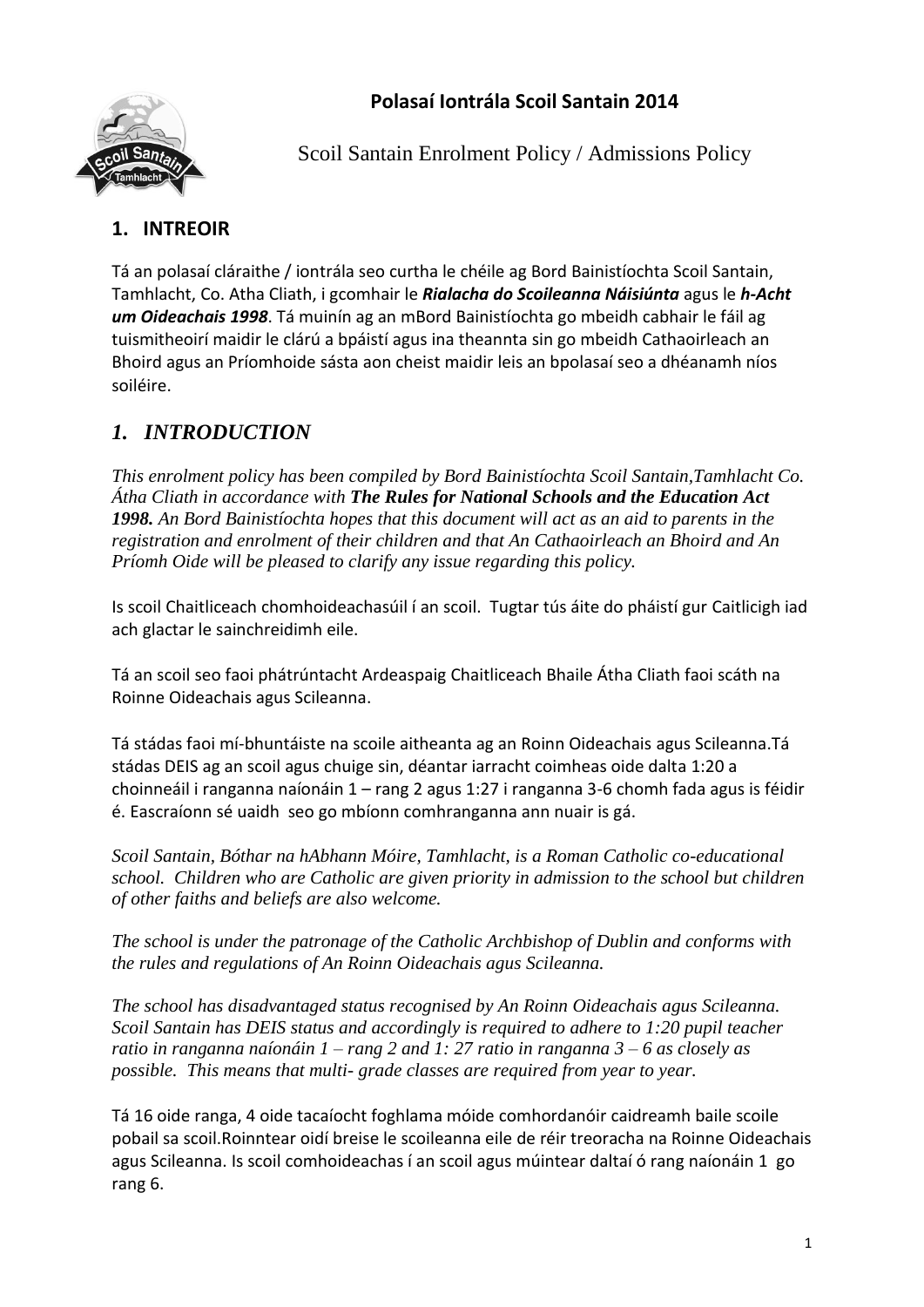*The school has 22 teachers including 16 class teachers, 4 learning support teachers and one home school and community liaison co-ordinator.Additional teachers are shared with other schools in accordance with the directives of An Roinn Oideachais agus Scileanna. Scoil Santain is a co-educational school and pupils are taught from naíonáin 1 to rang a 6.*

Tá an scoil ag brath ar dheontaisí agus acmhainní múinteora a sholáthraíonn an Roinn Oideachais agus Scileanna, agus oibríonn sé de réir **Rialacha** *do Scoileanna Náisiúnta agus An t- Acht um Oideachais* **1998***,* agus laistigh de na treoracha a leagtar síos ó am go ham, i bhfoirm ciorcláin ón *Roinn Oideachais agus Scileanna*.

*The school depends on grants and teacher resources provided by An Roinn Oideachais agus Scileanna. It operates in accordance with the Rules for National Schools and The Education Act 1998, and under directives issued as circulars by An Roinn Oideachais agus Scileanna.*

Leanann an scoil cláracha agus treoracha an *Churaclaim Bunscoileanna* atá curtha ar fáil ag an Roinn Oideachais agus Scileanna. D'fhéadfadh athbhreithniú a bheith déanta orthu seo ó am go ham i gcomhair le Roinn 9 agus Roinn 30 *d'Acht* **Um** *Oideachais 1998*.

*Scoil Santain follows the programmes and directions contained in the Primary School Curriculum of An Roinn Oideachais agus Scileanna and these may change from time to time in accordance with section 9 and 30 of the Education Act 1998.*

Tugann an scoil tacaíocht do na prionsabail seo a leanas, i gcomhthéacs rialacha agus cláracha na Roinne Oideachais agus Scileanna agus laistigh de na paraméadair, agus de réir cearta an Phátrúin, mar atá leagtha síos san *Acht Um Oideachais 1998* agus an *t-Acht Um Stádas Comhionann*, chomh maith leis na hacmhainní atá ar fáil: Is iad na bunphrionsabail atá leagtha síos san *Acht* **Oideachais** agus a threisíonn *An Polasaí Iontrála* seo ná:

- 1. Cuimsitheacht, go háirithe maidir le clárú/ionrollú daltaí le mí-chumas nó le riachtanas oideachais speisialta.
- 2. Comhionnanas maidir le h-uasrochtain agus inpháirteacht sa scoil.
- 3. Meas ar éagsúlacht, creideamh, traidisiún, teanga agus slithe beatha sa tsochaí.
- 4. Rogha tuismitheora maidir leis an scoil gur mhaith leo a bpáistí a bheith cláraithe/ionrollaithe ann.

*The school supports the following principles within the context of the rules and programmes of An Roinn Oideachais agus Scileanna and within the parameters and rights of the school patron as laid down in The Education Act 1998 and The Equality Status Act and also subject to the finances and resources available. The key principles outlined in the Education Act which underpin this Enrolment Policy are:*

- *1. Inclusiveness, especially regarding the registration and or enrolment of children with disabilities or special educational needs.*
- *2. Equality with respect to maximum access and participation in the school.*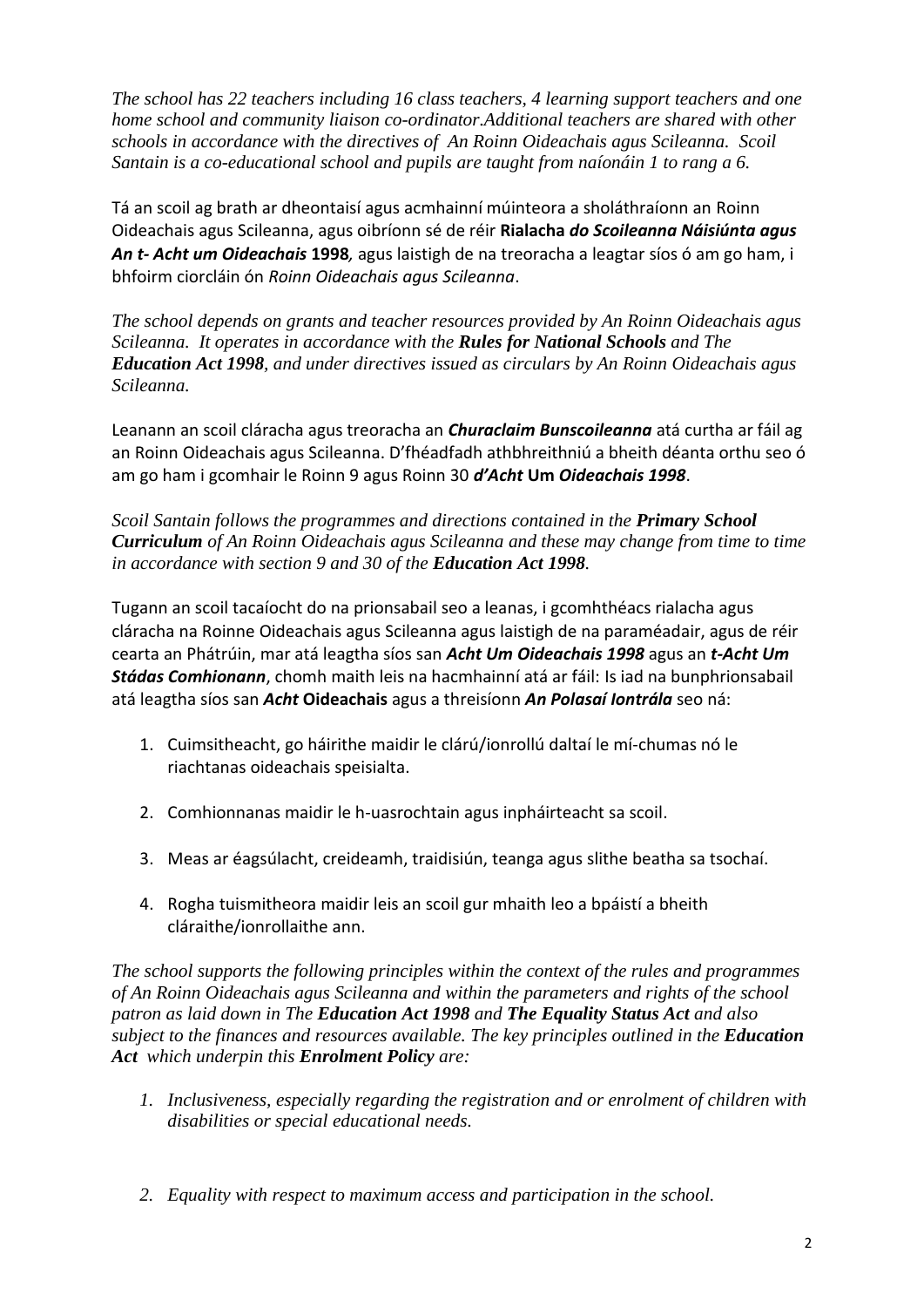- *3. Respect for diversity, belief, tradition, language and life style in society.*
- *4. Parental choice regarding the school which they wish their children to be registered and or enrolled in.*

Tosaíonn an scoil gach lá ar 9.00 r.n agus críochnaíonn sé do na naíonáin 1 agus do na naíonáin 2 ar 1.40 i.n agus críochnaíonn sé do na ranganna eile, do rang 1 - rang 6 ar a 2.40i.n.

Tá *Cód Iompair agus Araíonachta* ag an scoil agus déanfár aithbhreithniú rialta air. Tá sé intuigthe, agus an dálta á chlárú sa scoil, go bhfuil glactha ag an bpáiste, chomh maith lena thuismitheoir/ í nó le caomhnóir/ í le *Cód Iompair agus Araíonachta* na Scoile.

*The school day commences at 9.00am and finishes at 1.40pm for naíonáin 1 and naíonáin 2, and at 2.40 for rang 1 – rang 6.*

*The school has a Code of Behaviour and Discipline which is subjected to regular review. It is understood that children, parents and guardians agree to be bound by this policy when the child is enrolled in the school.*

# **2. RÁITEAS MISIN NA SCOILE**

Tá sé mar aidhm againn i Scoil Santain an bóthar a réiteach do gach aon dalta a lánacmhainn a bhaint amach le héascaíocht, go h-intleachtúil, go fisiciúil, go spioradálta, go cultúrtha, go sóisialta agus go mothálach tr mheán na Gaeilge.

Déantar iarracht ar leith ins an scoil féin íomhá dearfach a chothú i ngach aon duine, maidir le meas a chothú ar gach duine, dá t(h)impeallacht agus dá p(h)obal.

Aithnímid cearta agus freagrachtaí tuismitheoirí agus caomhnóirí dleathacha ina ról mar bhun-oideachasóirí agus fáiltimid roimh a gcuid dtacaíochta agus a gcomhpháirteachas i saol na scoile.

# *2. MISSION STATEMENT*

*Our aim in Scoil Santain is to facilitate the achievement of each child's full potential intellectually, physically, spiritually, culturally, socially and emotionally through the medium of the Irish Language.*

*Scoil Santain makes a special effort to help every child to develop a positive self-image fostering respect for every person, for his / her environment and for his / her community.*

*Scoil Santain recognises the rights and responsibilities of parents and legal guardians in their role as the prime educators and the school welcomes their support and participation in the life of the school.*

# **3. PRÓISEANNA IONTRÁLA DO NAÍONÁIN 1**

Ní h-ionann iarratas agus geallúint go bhfuil áit sa scoil á thairiscint do pháiste.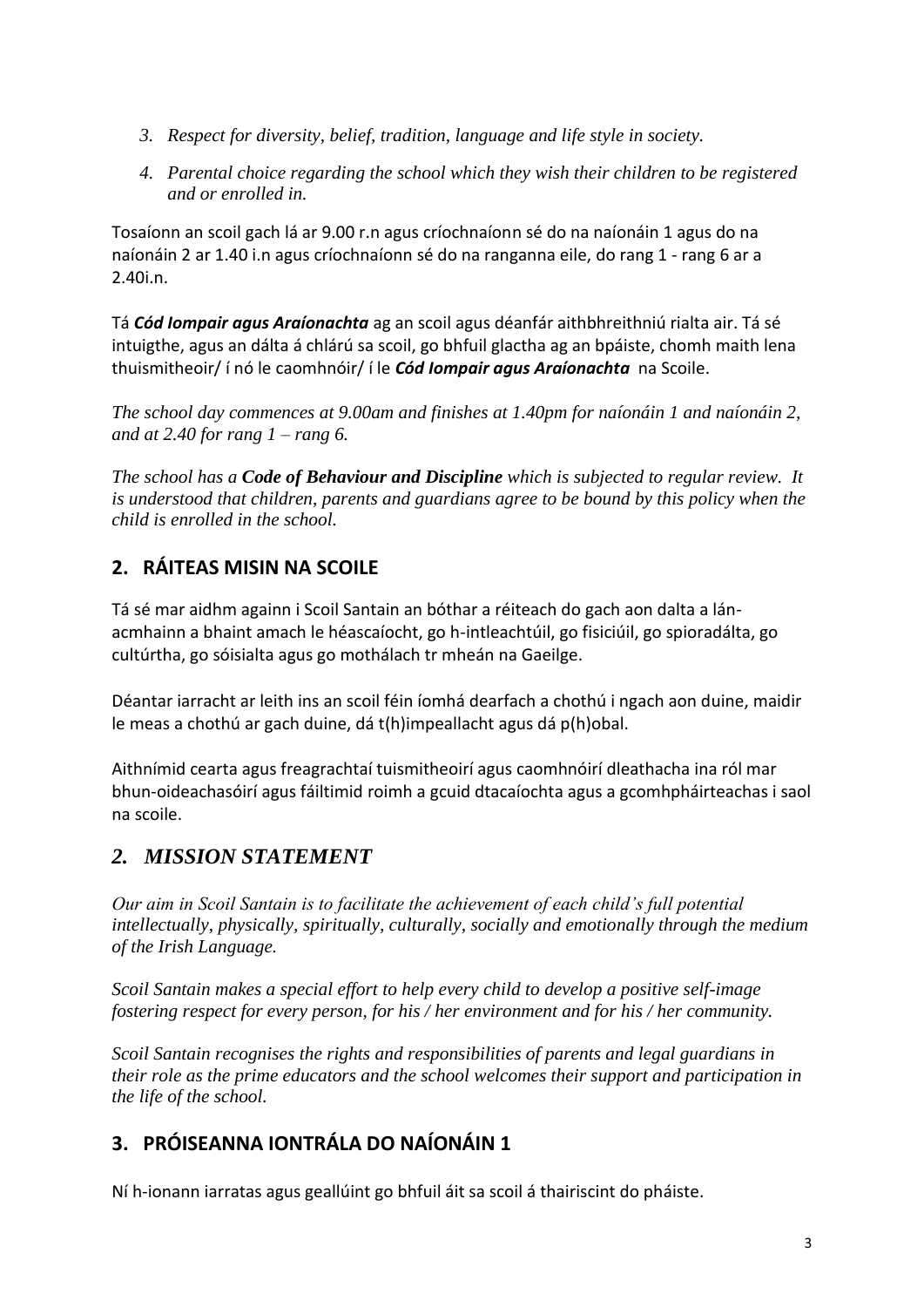- Caithfear **An Fhoirm Iarratais** a líonadh go h-iomlán agus a sheoladh ar ais chuig oifig rúnaí na scoile maraon le sainchóipeanna theastais breithe, uchtaithe, baistithe roimh an *31 Eanáir* den bhliain a bhfuil sé i gceist an páiste a chur chun na scoile.
- Seolfar *litir* chuig na tuistí ag rá go bhfuil an Fhoirm Iarratas faighte ag an scoil agus go bhfuil ainm an pháiste ar **Liosta Feithimh**.
- *Iarratais atá mall*: Aon Fhoirm Iarratais a sheoltar isteach ón *i ndiaidh* an *31 Eanáir* glacfar leis mar iarratas atá mall agus cuirfear go bun an Liosta Feithimh é. Cuirfear dáta ghlactha an iarratais ar an bhFoirm.
- *An Ghaeilge:* Tugtar cuireadh do thuistí/chaomhnóirí bualadh le h-ionadaí ón scoil chun deis a thabhairt dóibh cur lena gcuid eolais faoin scoil agus chun a gcuid spéise sab oideachas a léiriú go soiléir.
- Déantar *cinneadh* ar gach iarratas bunaithe ar na Critéir Roghnúcháin de réir *An Polasaí Iontrála*. Cuirfear na Foirmeacha Iarratais in ord de réir na gcritéir atá leagtha síos sa Pholasaí Iontrála.
- *Líon na n-Áiteanna sa Scoil*: Is é an Bord Bainistíochta a dhéanann an cinneadh maidir leis an méid áiteanna a cuirtear ar fail do ranganna naíonáin shóisir gach bliain de réir riachtanais na scoile agus de réir treoracha na Roinne Oideachais agus Scileanna.
- *Toradh*: Cuirtear in iúl do na tuistí/caomhnóirí go bhfuil áit sa scoil á thairiscint don pháiste nó go bhfuil ainm an pháiste ar *Liosta Feithimh* laistigh de *21 lá* ó dháta dheiridh glactha na n-iarratas.
- *Glacadh le Tairiscint Áite sa Scoil*: Bíonn ar na tuistí/caomhnóirí a chur in iúl don scoil i scríbhinn laistigh de **7** *lá* an bhfuil siad *ag glacadh* leis an tairiscint áite agus éarlais a théann i dtreo chostais na leabhar scoile/áiseanna scoile.
- *An Liosta Feithimh*: Má diúilítear do thairiscint áite sa scoil, tugtar tairiscint áite do thuismitheoirí/chaomhnóirí den chéad pháiste eile atá ar an Liosta Feithimh de réir na gcritéir roghnúcháin atá leagtha amach sa *Pholasaí Iontrála*.
- Bíonn *lá oscailte bliaintiúil* ar siúl sa scoil do na tuistí/caomhnóirí agus na daltaí nua (naíonáin 1) i mí **Bealtaine** roimh thus na scoilbhliana.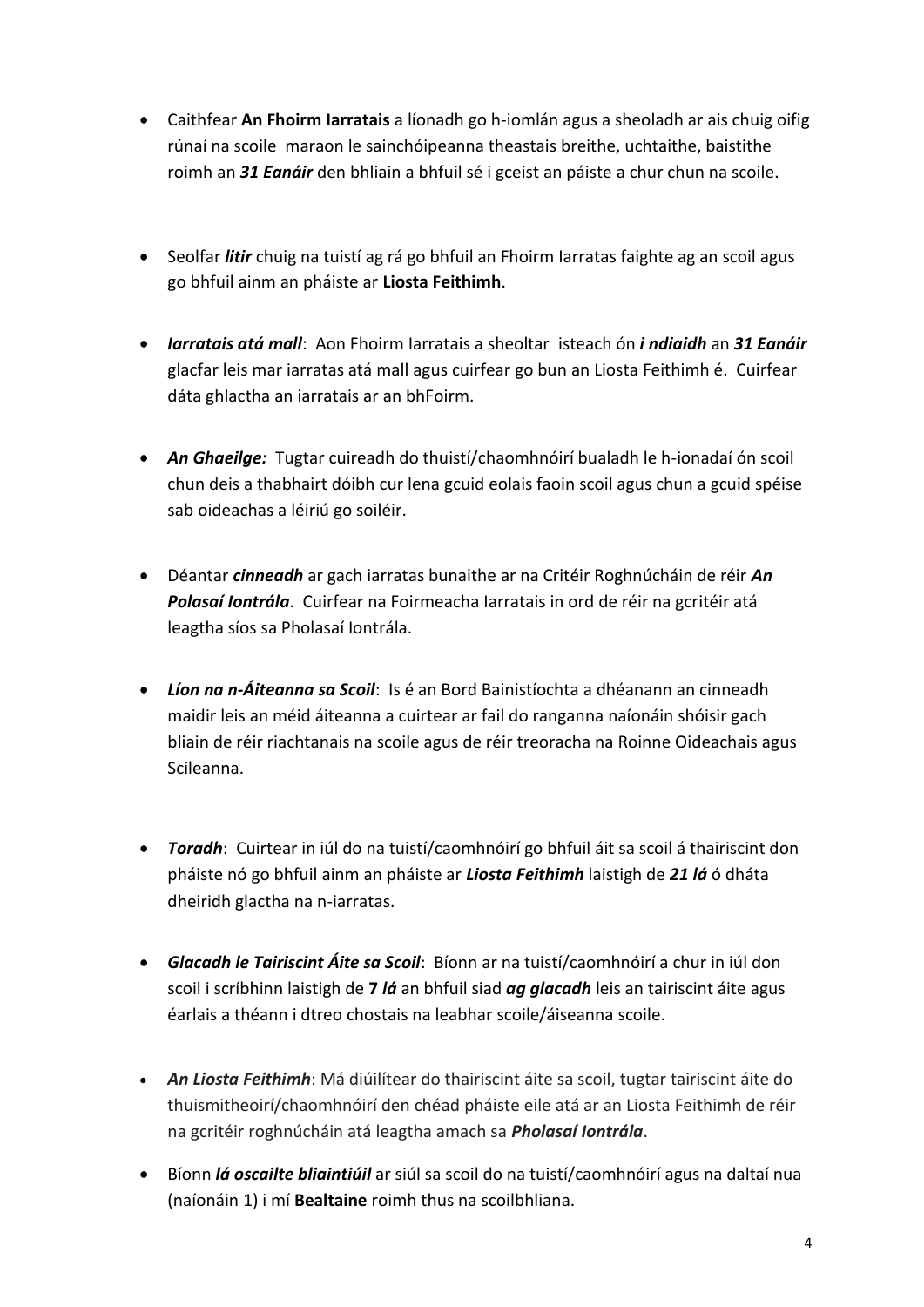Is féidir *achomharc* a dhéanamh in aghaidh chinneadh an Bhoird Bainistíochta diúltadh áit a thairiscint do pháiste sa scoil faoi Rannóg a 29 den *Acht Oideachais 1998*. Déantar achomharc trí dul i dteagmháil leis an Roinn Oideachais agus Scileanna. Tá na sonraí teagmhála le fáil ó **Oifig na Scoile**.

## *3. ENTRY PROCESS FOR JUNIOR INFANTS*

*Acceptance of an application form does not guarantee your child a place in the school.*

- *The Application Form must be completed in full and returned to the secretary's office with original copies of birth, adoption, and baptismal certificate by 31 January of the year of the child's proposed entry.*
- *A letter is sent to parents/guardians stating that the Application Form has been received and that their child's name has been placed on a Waiting List.*
- *Late Applications: Any Application Form received after 31 January is deemed to be a late application and is placed at the end of the Waiting List. The date of receipt of application is placed on the Form.*
- *An Ghaeilge: Individual meeting: Parents/guardians are invited to meet individually with a school representative. A few simple questions are asked regarding the Application Form and the school. This enables parents to learn more about the school and to demonstrate a keen and obvious interest in education through the Irish Language.*
- *Number of Places: The Board of Management of the School determines the number of places available for junior infants each year in accordance with the needs of the school and with directives from An Roinn Oideachais agus Scileanna.*
- *A decision is made on each application in accordance with the Selection Criteria as outlined in An Polasaí Iontrála.*
- *Result: Parents/guardians are informed whether their child is being offered a place in the school or whether the child's name is being placed on a Waiting List within 21 days of the last day for receipt of applications.*
- *Acceptance of a Place: Parents/guardians must inform the school in writing within* **7** *days that they are accepting the offer of a place for their child in the school along with a deposit which will go towards the cost of school books/school requisites.*
- *The Waiting List: If an offer of a place in the school is declined an offer is made to the parents/guardians of the next child on the Waiting List as determined by the selection criteria outlined in An Polasaí Iontrála.*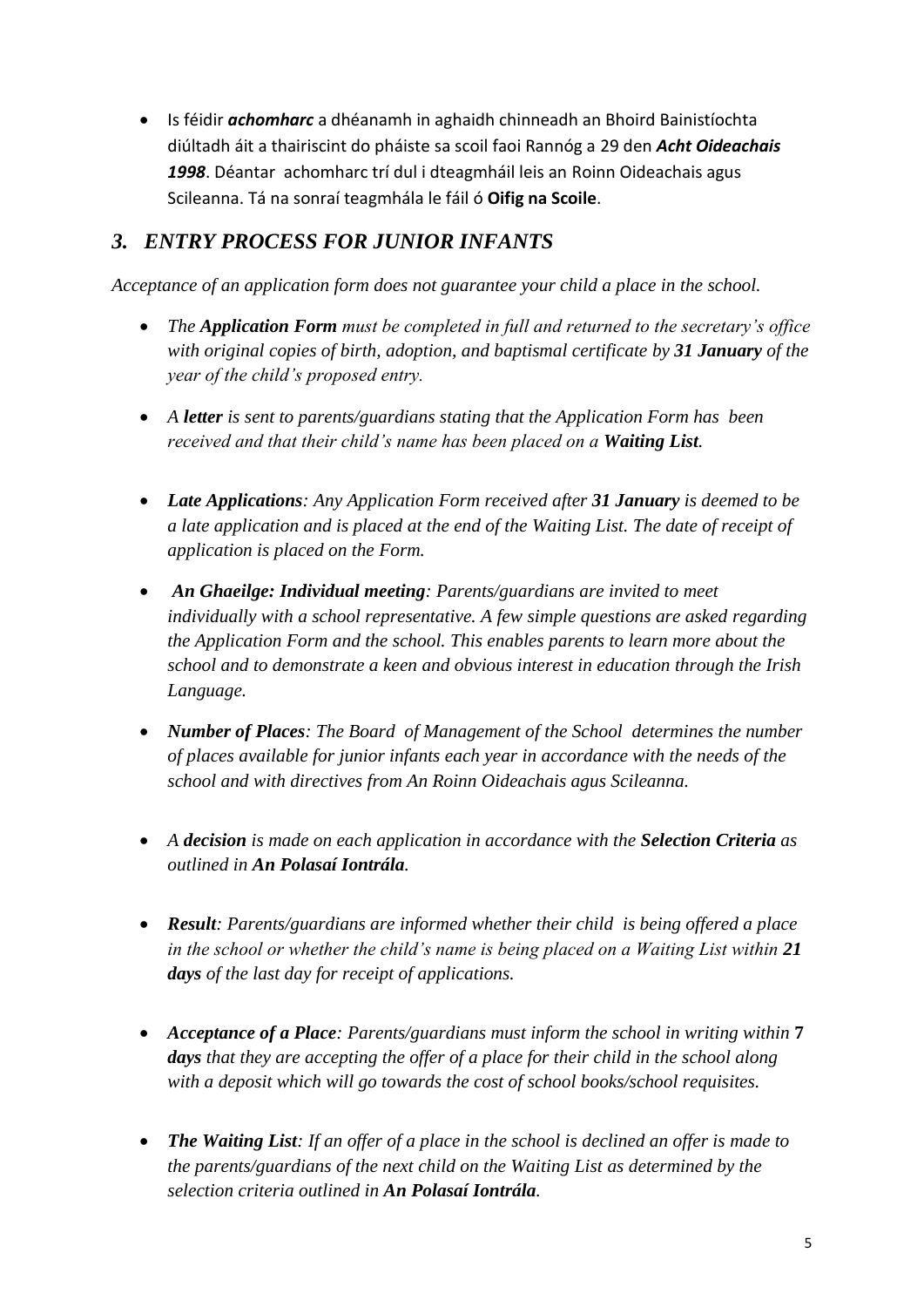- *Opening Day for Junior Infants: An opening day is held for parents/guardians and new junior infants in the month of May prior to the start of the school year.*
- *Appeals: Appeals may be made against a decision by The Board of Management to refuse admission of a child to the school under Section 29 of The Education Act 1998 to An Roinn Oideachais agus Scileanna. Details are available from the School Office.*

### **4. NA CRITÉIR ROGHNÚCHÁIN I GCÁS ÉILIMH BREISE THAR SOLÁTHAR ÁITEANNA I RANGANNA NAÍONÁIN SHÓISIR**

- 1. *Aois*: Ní mór do pháistí a bheith 4 bliana d'aois ar/roimh *30 Aibreán* roimh thús na scoilbhliana sula n-glactar leis/lei ar scoil. Baineann an coinníoll seo le gach critéir.
- 2. *Caitlicigh Baistithe*: Do pháistí ar Chaitlicigh baistithe*. Ní mór teastas baiste a sholáthar don scoil in éineacht leis an iarratas más mian le tuismitheoirí/caomhnóirí an pháiste go dtiocfadh an t-iarratas faoin gcritéir seo.*  Tabharfar tús áite do Chaitlicigh baistithe 'sna critéir go léir. Tabharfar tús áite do na **páistí** *is sine* ar an Liosta Feithimh.
- 3. *Gaol Teaglaigh*/ *Gaol Fostaíochta*: Do dhaltaí a bhfuil/ a raibh *deartháir*/*deirfiúir, leas dheartháir/dheirfiúir, deatháir/deifiúir uchtaithe, deartháir/deirfiúir altramais* leo ag freastal ar scoil agus do *pháistí mhúinteoirí scoile*, do *pháistí* de *bhaill an Bhoird Bainistíochta* agus do *pháistí* de *dhaoine atá fostaithe go lán* –*aimseartha ag* **Bord Bainistíochta na** *Scoile*. Tabharfar tús áite do na páistí *is sine* ar an Liosta Feithimh.
- 4. *An Ghaeilge*: Do pháistí le tuistí/caomhnóirí ar féidir leo a léiriú go soiléir go bhfuil spéis shoiléir acu san oideachas trí Ghaeilge. Tabharfar tús áite do na páistí *is sine* ar an Liosta Feithimh.
- 5. *Naíonraí Áitiúla*: Do pháistí ó *naíonraí Ghaeilge áitiúla* (Naíonra Santain). Tabharfar tús áite do na páistí *is sine* ar an Liosta Feithimh.
- 6. *Naíonraí Gaelacha eile*: Do pháistí ó *naíonraí Ghaeilge eile atá cláraithe leis An Coiste Réamhscolaíochta*. Tabharfar tús áite do na páistí *is sine* ar an Liosta Feithimh.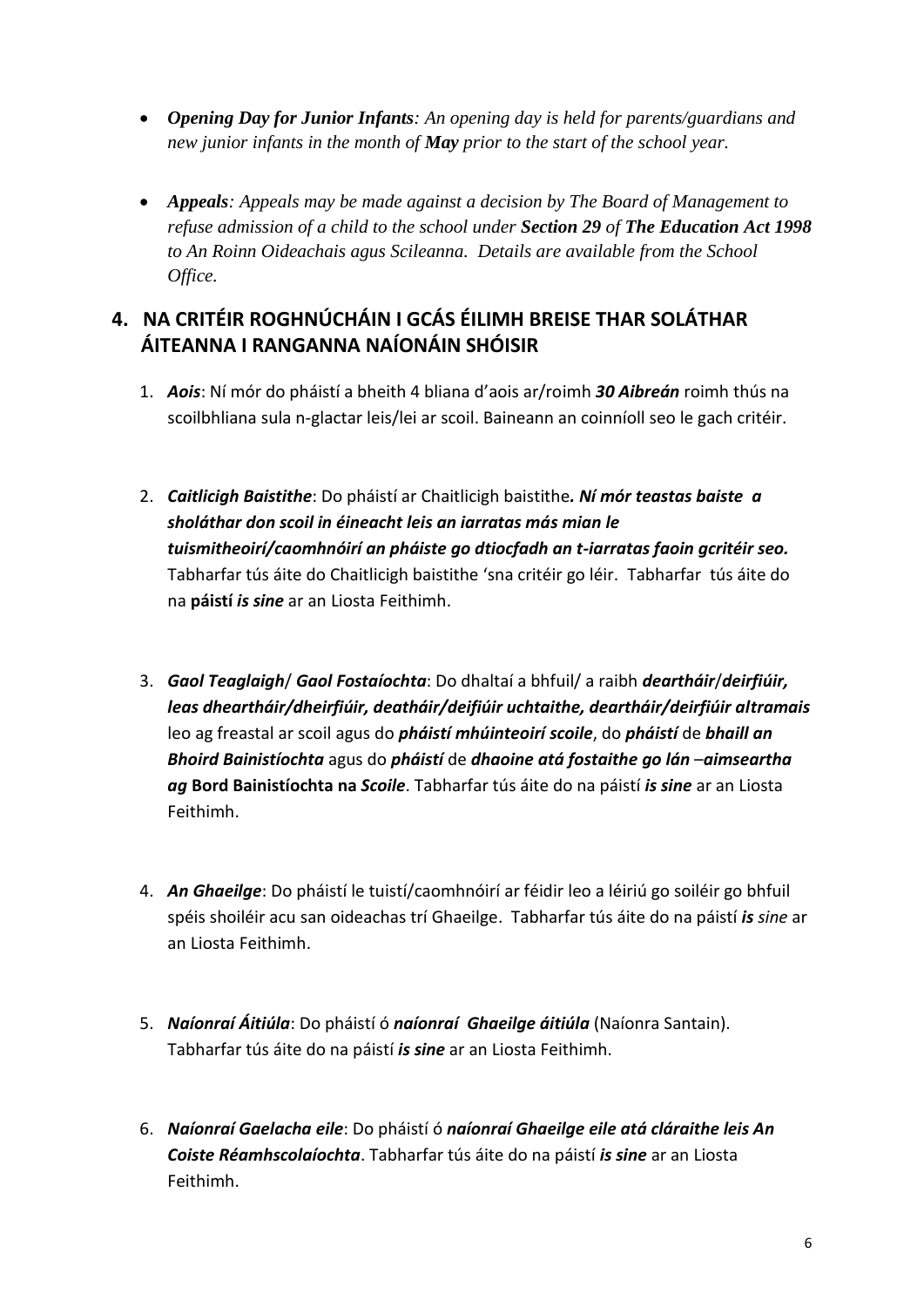7. *Páistí eile*: Do pháistí eile a bhfuil *spéis* léirithe ag a dtuistí/caomhnóirí ar an bhFoirm Iarratais go gcuirfí oideachas ar an bpaiste trí mheán na Gaeilge. Tabharfar tús áite do na páistí *is sine* ar an Liosta Feithimh.

#### *4. SELECTION CRITERIA IN CASES WHERE DEMAND FOR SCHOOL PLACES EXCEEDS SUPPLY IN JUNIOR INFANT CLASSES*

- *1. Age: Children must be 4 years of age by 30 April of the year of the year of admission of the child to the school. This condition applies to all of the selection criteria.*
- *2. Baptised Catholics: Children who are baptised Catholics. An original baptismal certificate must be included with the Application Form if a child is to be included within this criteria. Priority is given to baptised Catholics within all criteria. Priority is given to the eldest children on the Waiting List.*
- *3. Siblings/Employment: Children who have/had a brother/sister, step brother/step sister, adopted brother/sister or foster brother/sister in Scoil Santain. Documentation may be required. Children of teachers, Children of members of Bord Bainistíochta Scoil Santain and children of employees of Bord Bainistíochta Scoil Santain. Priority is given to the eldest children on the Waiting List.*
- *4. An Ghaeilge: Children of parents/guardians who can demonstrate an obvious interest in education through Irish. Priority is given to the eldest children on the Waiting List.*
- *5. Local Naíonraí Gaelacha: Children who have attended local naíonraí (Naíonra Santain). Priority is given to the eldest children on the Waiting List.*
- *6. Naíonraí Gaelacha: Children who have attended naíonraí gaelacha registered with An Coiste Réamhscolaíochta. Priority is given to the eldest children on the Waiting List.*
- *7. Other Children: Children whose parents/guardians have declared an interest in having their children educated in an Irish-medium school on the Application Form. Priority is given to the eldest children on the Waiting List.*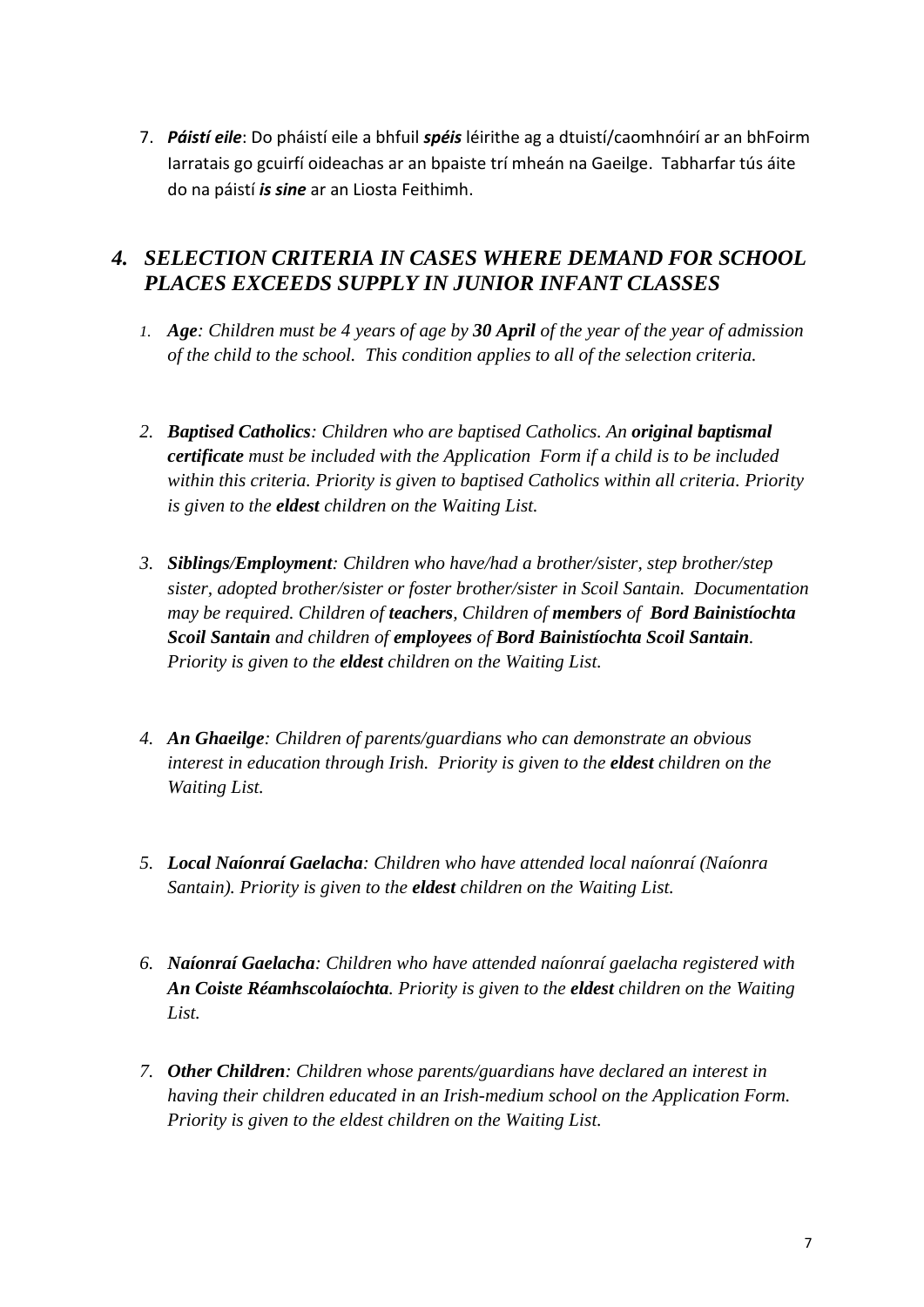### **5. NA CRITÉIR ROGHNÚCHÁIN D'IARRATAIS AR SON PHÁISTÍ I RANGANNA EILE**

- *Labhrann* an Príomhoide/Príomhoide ionaid/An Cathaoirleach le tuistí/caomhnóirí an pháiste agus an páiste féin ar dtús. Déantar cinnte de go mbíonn iontráil an pháiste chun sochair oideachasúil an pháiste agus chun sochar pháistí na scoile.
- *Coimheas Mhúinteoirí Daltaí*. Ní mór go mbeadh áit ann don pháiste faoi choiníolacha na Roinne Oideachais agus Scileanna.
- *Discréid an Phríomhoide*: Bunaithe ar leas na scoile, leas an pháiste. D' fhéadfaí comhairle a lorg dá mbeadh gá.

#### *5. SELECTION CRITERIA FOR APPLICATIONS FOR CHILDREN SEEKING PLACES IN SENIOR INFANT TO SIXTH CLASSES*

- *Information Meeting: The Principal/Deputy Principal/Chairperson speaks to the parents/guardians of the child and the child him/herself. The School must be satisfied that it can provide for the educational needs of the child. Relevant documentation e.g. previous school/psychological reports maybe required. Consideration is given to the needs of the children already attending the school.*
- *Teacher Pupil Ratio: A place must be available in accordance with the teacher pupil ratios as outlined by Department of Education and Skills for DEIS schools.*
- *The Discretion of the School Principal: Children are admitted at the discretion of the Principal. This is based on the needs of the school balanced with those of the proposed entrant. Advice is sought when required.*

### **6. PÁISTÍ LE RIACHTANAIS SPEISIALTA**

- 1. Fáiltíonn Scoil Santain roimh dhaltaí le riachtanais speisialta fad is gurb acmhainn dóibh a s(h)aol scoile a chaitheamh trí mheán na *Gaeilge*.
- 2. Nuair a cuirtear in iúl do Phríomhoide na scoile go bhfuil riachtanais speisialta ag dalta atá le clárú, iarrfar cóip de *thuairisc leighis*/*síceolaíochta* agus *tuairisc oideachais* an dalta más cuí.
- 3. D'fhéadfadh go n-iarrfar *measúnú* a dhéanamh gan mhoill ar an bpáiste chun a aimsiú céard iad na riachtanais oideachais agus traenála atá ag an dalta agus céard iad na seirbhísí a bhéas ag teastáil ón scoil. Ag éirí as seo, b'fhéidir go niarrfar ar an Roinn Oideachais agus Scileanna tuilleadh *acmhainní* a sholáthar m.sh. cúntóir riachtanais speisialta, troscán/fearas ar leith nó modh iompair cuí.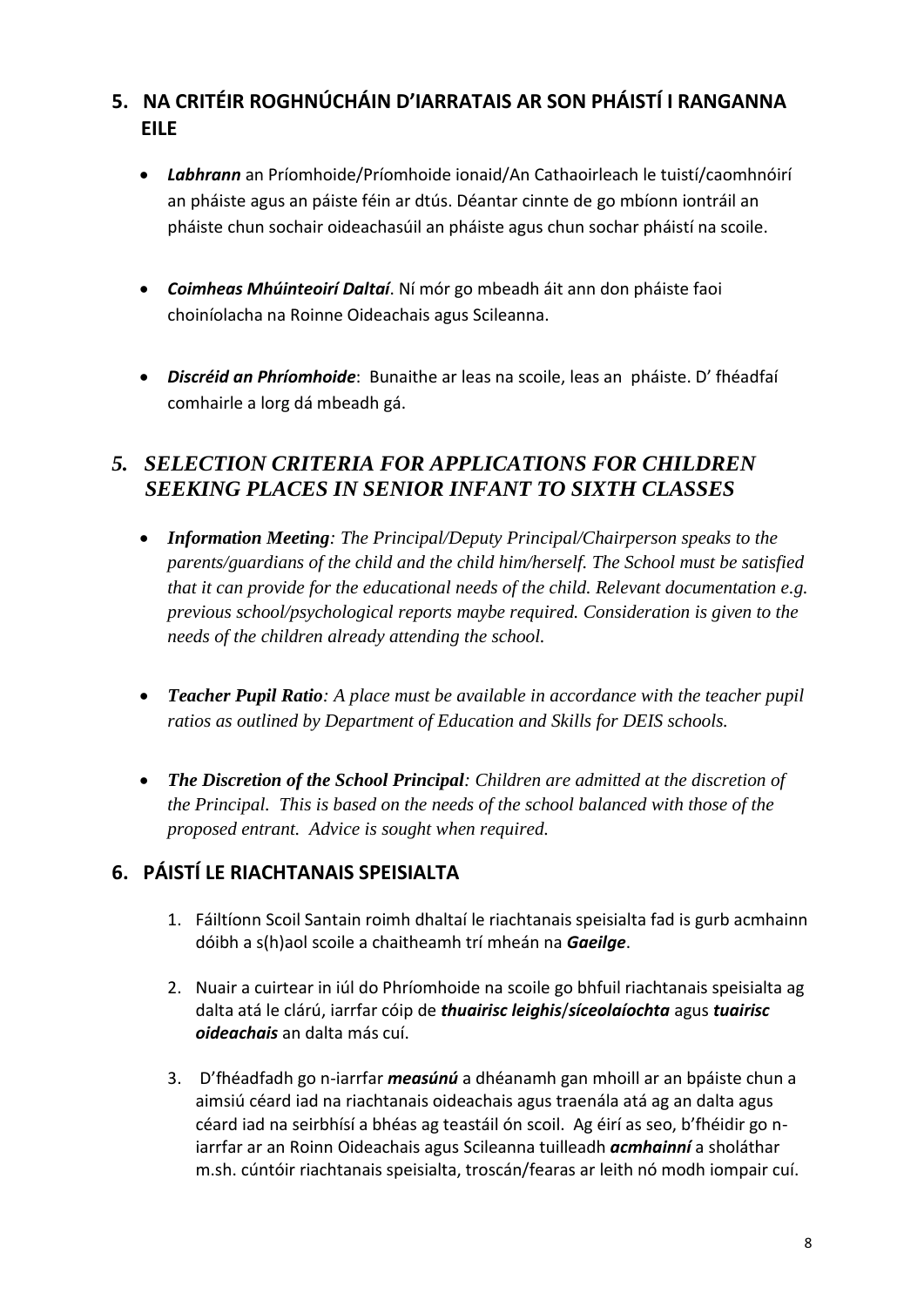- 4. I gcás go mbeadh tuistí / caomhneoirí míshásta le caighdeán oideachais a bpáistí ceal acmhainní, d'fhéadfaí go molfaí go *n*-*aistreofaí* páistí chuig scoileanna speisialta a bheadh níos feiliúnaí dá riachtanais.
- 5. Is ag Bord Bainistíochta na Scoile a bheidh an *focal deireanach* maidir le dalta a bheith cláraithe sa scoil.

### *6. CHILDREN WITH SPECIAL NEEDS*

- *1. Scoil Santain welcomes children with special needs as long as these children have the capacity to live their school lives through the medium of* **Irish***.*
- *2. When the school is informed that a child with special needs is to be registered for admission, a copy of a report on the medical / psychological / educational needs will be sought if deemed appropriate.*
- *3. A prompt assessment of the child will be sought in order to determine the child's educational and training requirements and what services will be required by the school to provide for them. Accordingly extra resources e.g. a special needs assistant, specialized furniture / equipment / methods of transport might be requested of An Roinn Oideachais agus Scileanna by the school.*
- *4. In the event that parents / guardians are dissatisfied with the education of their child due to lack of resources, it might be recommended that the child be transferred to a school more suited to provide for the educational needs of the child.*
- *5. The final decision regarding the enrolment of a child in the school rests with Bord Bainstíochta Scoil Santain.*

# **7. AISTRIÚ DHÁLTAÍ Ó SCOILEANNA EILE**

Is féidir le dalta aistriú go dtí an scoil seo:

- Fad is go sásaíonn siad *Polasaí Iontrála Scoil Santain*.
- Fad is go bhfuil an scoil seo sásta le *cúis* an aistriúcháin agus gurb ar leas an dalta é an t-aistriúcháin seo.
- Fad is go bhfuil *áit* ann sa scoil dó/di.
- Gheobhfar *eolas ón scoil eile faoin dalta* i dtaobh tinrimh/caighdeán oideachais/riachtanais speisialta.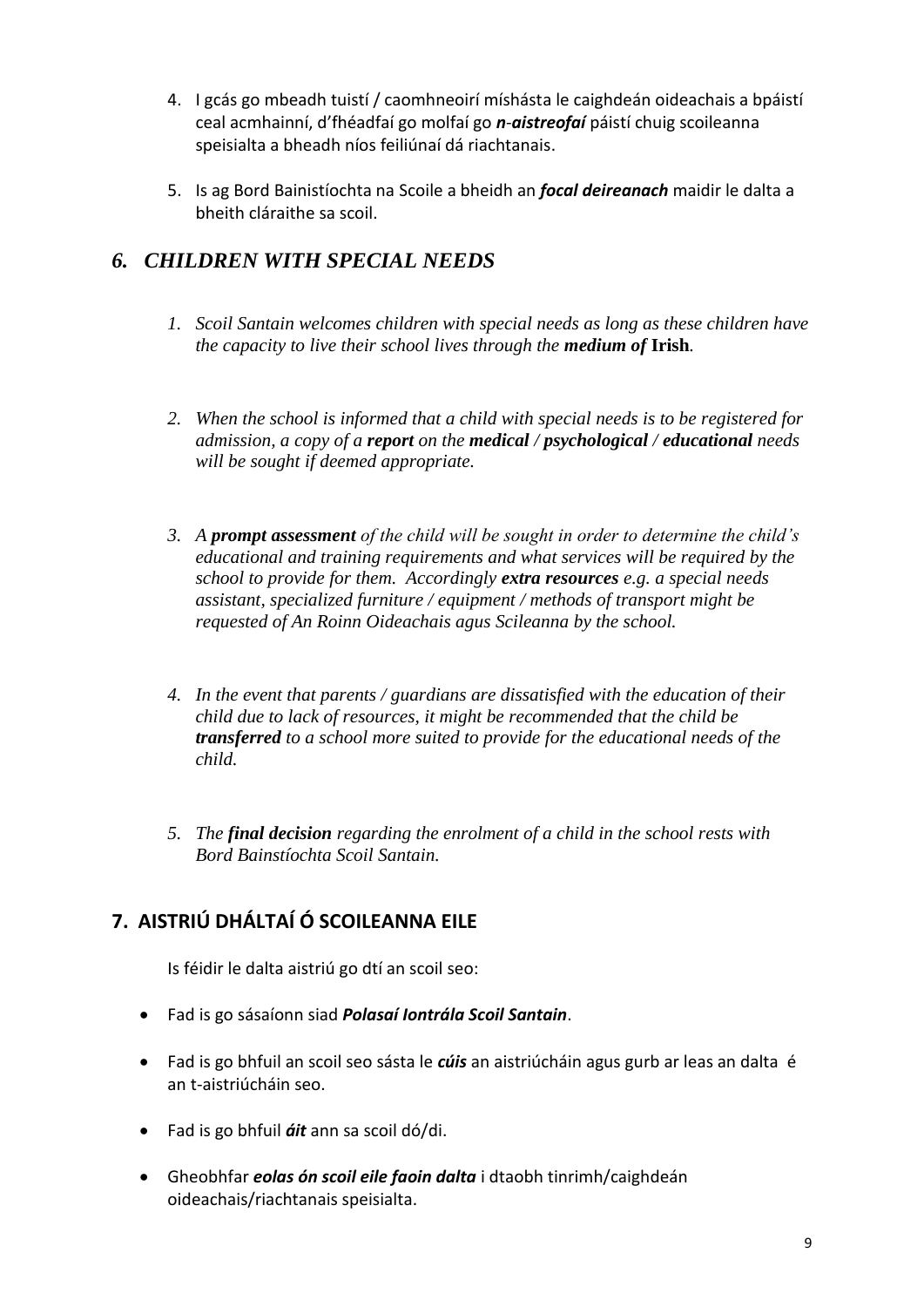Gheobhfar *Foirm Aistriúcháin* ón scoil eile.

#### *7. TRANSFER TO THE SCHOOL FROM OTHER SCHOOLS*

*A child shall be given a place in the school:*

- *If he / she satisfies the criteria contained in An Polasaí Iontrála Scoil Santain.*
- *If Scoil Santain is satisfied with the reasons given for the transfer of the child and if it is in accordance with the welfare of the child.*
- *If there is a place available in the school.*
- *Information will be sought from the other school regarding the childs' attendance, educational attainments and special needs if deemed appropriate.*
- *The Transfer of Pupil's Form will be sought from the other school.*

# **8. RANGÚ DALTAÍ**

Tá sé mar pholasaí ag an scoil siblíní a scaradh óna chéile ó thaobh ranganna de. Is é taithí na scoile go bhfuil sé níos fearr do chúplaí nach mbeidís sa rang céanna ach an oiread. Déanann na múinteoirí amach na liostaí ranga ag deireadh gach scoilbhliain don bhliain dár gcionn. Déantar gach iarracht an suíomh foghlama is fearr a roghnú do gach dalta. Tuilleadh sonraí le fáil i Rangú Daltaí / Class Placement of Pupils i Scoil Santain 6/2013.

### *8. CLASS PLACEMENT OF PUPILS*

*School Policy is to separate siblings during classes where possible. The experience of the school is that twins also benefit when placed in different classes. Class lists are compiled by the teachers at the end of each school year for the following school year. Every effort is made to place each pupil in the learning environment most suitable to his/her needs. More details are available in Rangú Daltaí / Class Placement of Pupils 6/2013.*

### **9. ACHOMHAIRC**

De réir alt 29 den **Acht Oideachais** *1998*, tá sé de chead ag tuistí/caomhneoirí pháiste nó ag duine a bhfuil an aois ocht mbliana déag sroichte aige/aici *achomharc* a dhéanamh in aghaidh chinneadh an Bhoird Bainistíochta diúltadh do pháiste ionrollú ar scoil, chuig *Ard Rúnaí na Roinne Oideachais agus Scileanna*.Tá a thuilleadh eolais le fáil in *Oifig na Scoile.*

### *9. APPEALS*

*In accordance with paragraph 29 of Education Act 1998 the parents / guardians of a child or a child who as attained 18 years of age may appeal the decision by the board of management of a school to refuse enrolment to Ard Rúnaí na Roinne Oideachais agus Scileanna. More information is available in the School Office.*